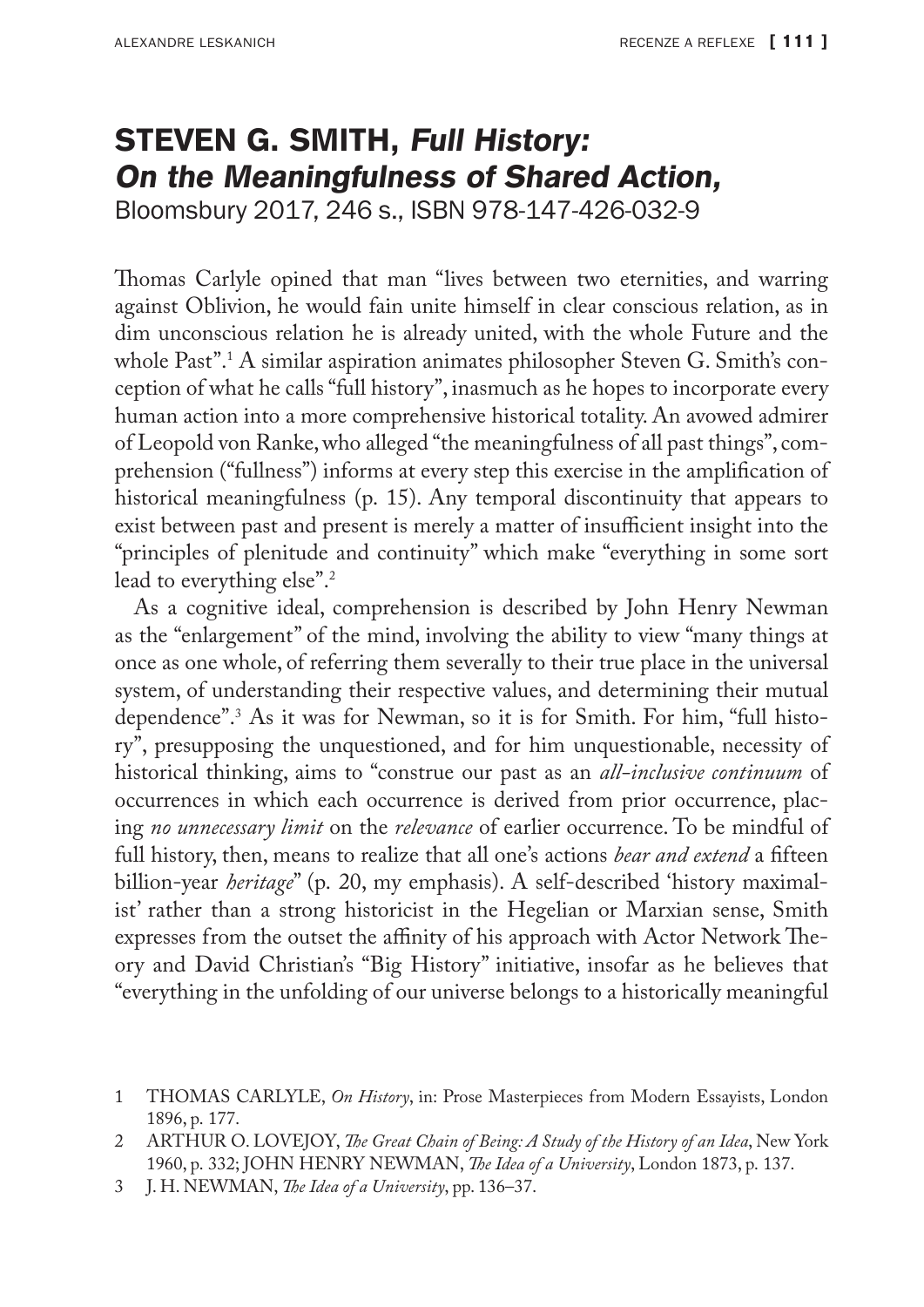past" (p. IX). Christian, heralding the return of "Universal History", declares that "in this expanded form, history  $(...)$  will aspire to create a map of the past as a whole. That map will allow individuals and communities throughout the world to see themselves as part of the evolving story of an entire universe".4

Dubiously, however, *Full History* rests on what Davies calls "the foundational illusion" of historical thinking: namely, "that more history means more historical sense".<sup>5</sup> Indeed, central to Smith's strategy is the assertion of superior historical, and therefore human, connection: that via the endless conjunction of more historical data – through "deriving some occurrences from others" and the "compounding of occurrences into larger occurrences" – "we can grasp their mutual relevance" (p. 19). "Full" history hence relies heavily on the idea of "derivation": "current things deriving from prior things in the way that we think of a child deriving from its parents". This misleading analogy is meant to suggest a sequence of events that follow a "causal continuum"; implying "that immensely many data are illimitably relevant to our interpretation of any worldly thing" (p. 20). How the relevance of this data can be established with any surety, given that its relevance lacks any limit, is unclear; nor does it seem possible to adequately interpret anything if most of the "immensely many" pieces of data are unavailable for analysis. In any case, the reliability of the inference from cause to effect on which the establishment of this "causal continuum" depends is hardly something to be taken for granted. Rather, following Hume, it's legitimate to see causation as a mental projection on events rather than expressive of an underlying essence that guarantees the validity of the inference. The problem, moreover, is how to tell which occurrences in the alleged "continuum" made a real "causal difference to the sequel" (p. 20).

The means of making historical discourse more comprehensive depends upon the rhetorical strategy of *amplificatio*, described by Quintilian. Through amplification, he observes, "one thing is magnified in order to effect a corresponding augmentation elsewhere".<sup>6</sup> The conjunction of vague terms of uncertain meaning seems to be the most effective strategy comprehensive discourse has at its disposal. Smith's book is littered with redundant adjectives intended to allude to an indefinite plenitude of historical meaningfulness: e.g. "a *fuller picture*"; "*fullest possible* responsiveness"; "a quest for *fully adequate* awareness"; "a *firmer grounding* of interpretation"; "the ideal of full history (…) seeks to satisfy an intellectual

<sup>4</sup> DAVID CHRISTIAN, *The Return of Universal History*, History and Theory 49/2010, p. 7.

<sup>5</sup> MARTIN L. DAVIES, *How History Works: The Reconstitution of a Human Science*, London-New York 2016, p. 117.

<sup>6</sup> QUINTILIAN, *Institutio Oratoria*. *Book XIII*, London 1922, p. 271.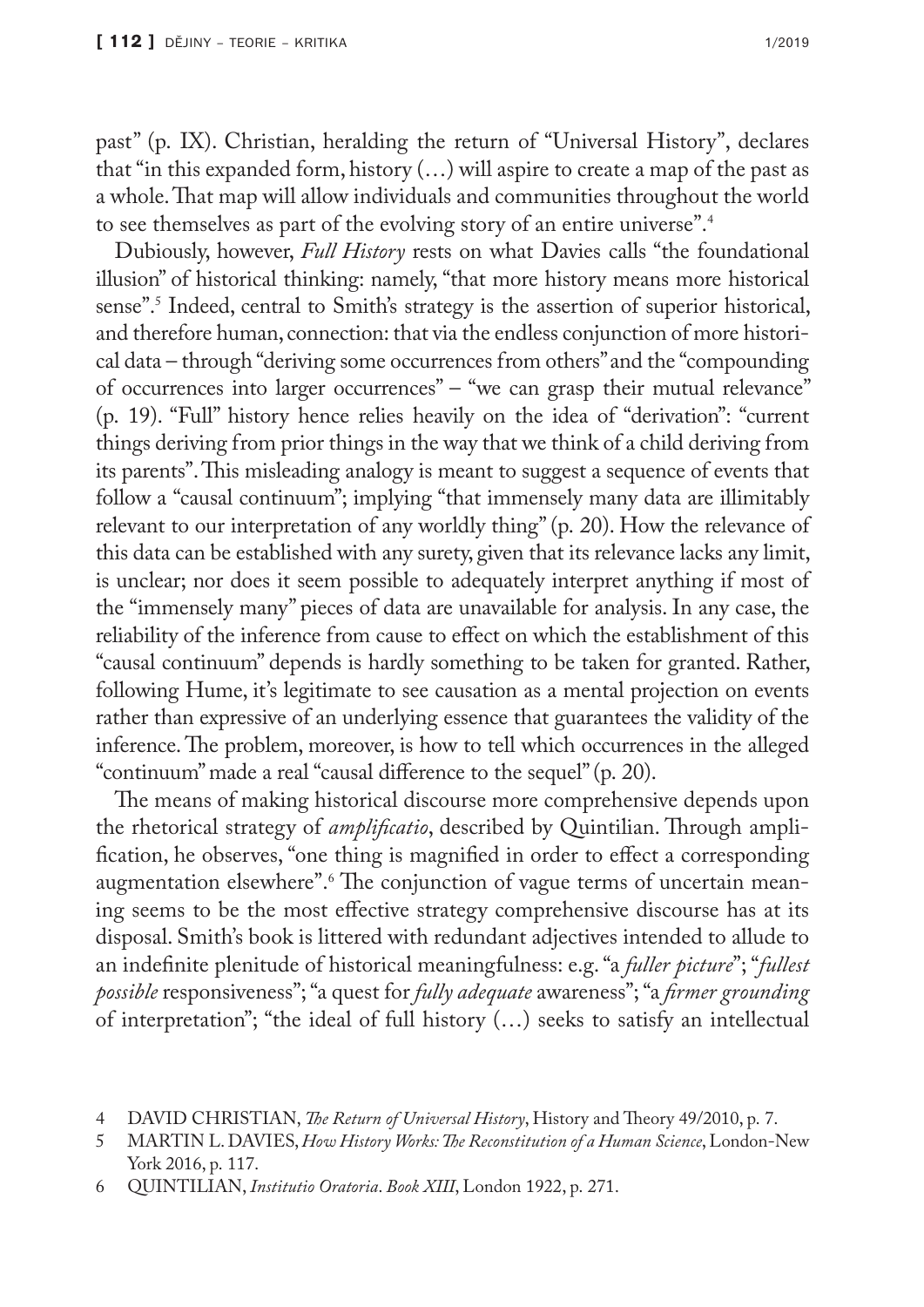demand for *unrestricted awareness*" (pp. 4, 5, 6, my emphasis). Readers interested in what that "fuller" picture or awareness actually consists of will remain disappointed, but that isn't the point – what matters here is the impression of some untapped potential for meaning already inherent in history. To ensure there's always "more" available, Smith must remove "all unnecessary limits to the content and relevance of history" and assert without question "the fullest appropriate amplification of the meaningfulness of history" (pp. ix–x).

Smith asserts that since "the past holds a limitless multitude of events", and because "infinitely many more historical realizations might be had", one ought to "recognize the pertinence of everything discoverable about the past in an illimitable universal network of actions" (pp. 18–19). What remains doubtful is whether there exists any means of determining the pertinence of any one "thing" in relation to "everything". He insists, however, that "the healthy historical mind is stretched towards *more adequate* relations with other beings thanks to its fascination with backstories" (p. 90, my emphasis). That is quite clearly a matter of dispute: the endless fascination with backstories has frequently proved pernicious, even lethal to human life, as countless instances prove. In any case, it seems difficult to square the orthodox notion of historical thinking's virtue, *à la* Cicero, as being "of service to ethical and political thinking not merely as an archive of examples but as a chief advisor on the shape of the collective good", while at the same time "affirming the *widest possible pluralism* in the initiation of action, the *broadest sharing* in its execution, and the *deepest ambiguity* in its identity and effects" (pp. 189, 209, my emphasis). On these grounds, one could query whether one could educe from this heterogeneous mass (or mess) any coherent "advice" about anything at all.

The half-baked metaphysics comes out in the following example: "The *larger stream* of occurrence (…) is ultimately *unlimited*, which means the referent of importance is *essentially larger* than the judging subject can concretely perceive, imagine, or comprehend. An epistemology of importance therefore must appeal to *realizing* as distinct from knowing or feeling (…) a realizer grasps a being or state of affairs in relation to a *larger order of things* that cannot itself be directly perceived but that comes to bear on what is perceived and on the realizer in such a way that the realizer must redefine himself" (pp. 110-111, my emphasis). Yet if the "larger order of things" to which the state of affairs is "related" cannot be perceived, imagined, or comprehended, then how can it be "realized"? How and in what way is the "realizer" supposed to "redefine" themselves if, again, they lack the ability see how that "larger order of things" relates to the state of affairs in question? This obscure wordplay nevertheless fails to mask the inscrutability of the terms employed. In what way is the existence of that "larger order of things" *larger* than the "order of things"? If one can't tell, then in what sense is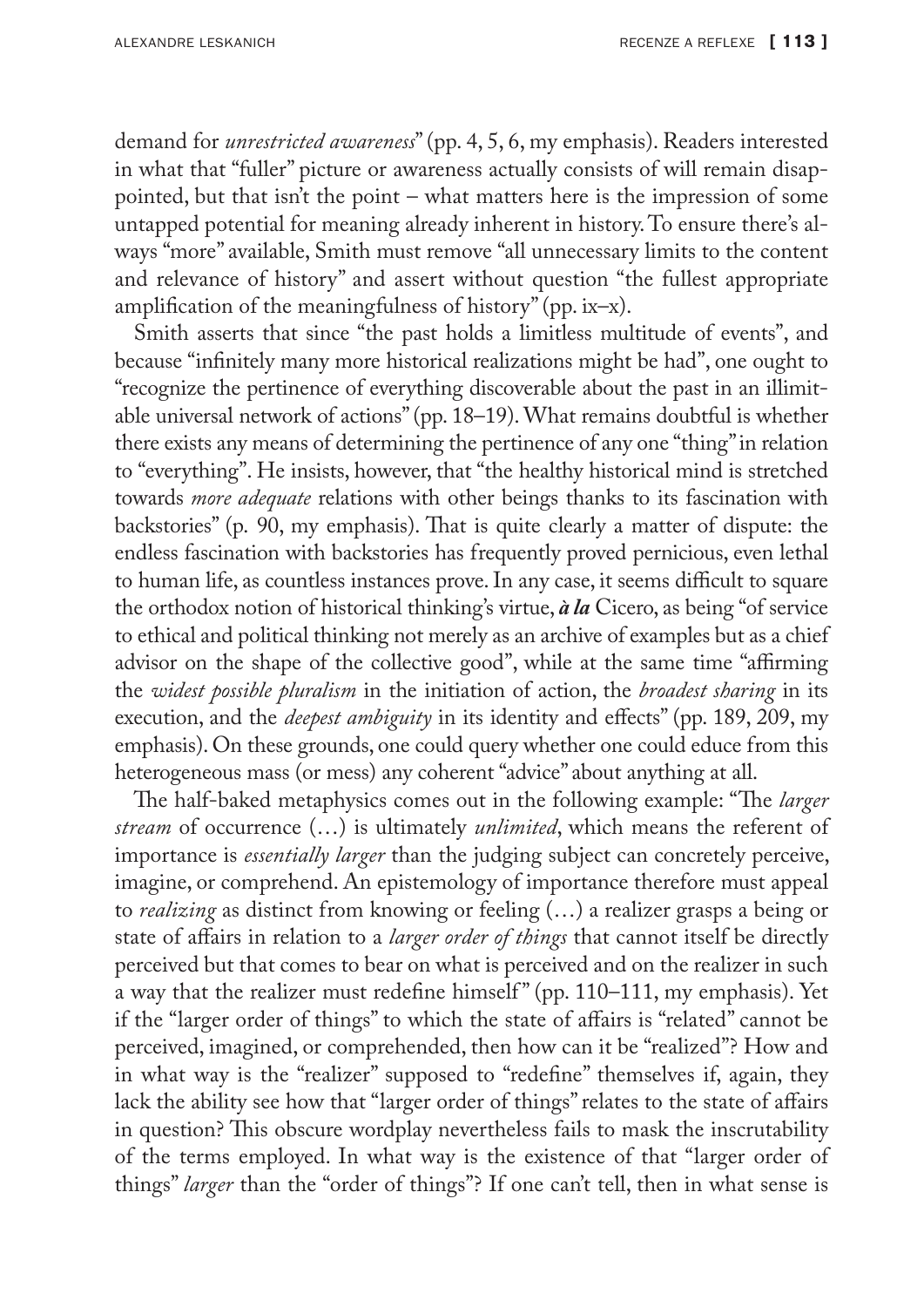there an "order" there at all? Indeed, how can one discern the "order of things" if their "order" cannot be "directly perceived"? Somehow, we're supposed to believe that "although realizing is not of itself history thinking, it always *connects* with history; a *larger* history that matters is implied by any full-fledged realization that *anything* matters" (p. 111, my emphasis). But *how* does it "connect"? What means of verification assures us that this "larger history" matters? How does one differentiate between a "realization" and a "full-fledged realization"?

Just how inadequate, how permanently frustrated in its intentions "full" historical thinking is, also comes out in the following acknowledgements: "we seek historical knowledge to gain practical insight, but the insights we seek can *never be clear*"; "historical knowledge provides *fuel for disagreement* but does not seem to provide much traction in *resolving it*"; so hence the daunting realization: "history… is afflicted with indeterminacy to a possibly *crippling degree*" (pp. 3–4, my emphasis). But confusingly, Smith had already asserted that "often agents can *act more successfully* when they are aware of structures of occurrence in the past", and that "generally agents can act with integrity, or responsibility, *only* when they act *in appropriate consistency* with past occurrence" (p. 2, my emphasis). But the latter claim is itself a *non sequitur*: if morally responsible action depended on adhering to what was done in the past, injustice would flourish unchecked. Anyway, how can an agent act in "appropriate consistency" with past occurrence if the meaning of those occurrences remains impossible to determine? Such an approach would hardly vouchsafe the integrity of action, but endlessly frustrate it. So "the sense of history-based reasoning as a formation of our life orientation in fullest possible responsiveness to past occurrence" collapses, because history (i.e. human action) isn't rationally constructed. Hence any purported sense in it is unreliable.

Nevertheless, with "ultimate seriousness" he declares history "sacred", proposing that "it is *never permissible* to fail to *respect* this reality" (p. 206, my emphasis). This desperate move exposes the tyranny of historical thinking – its incarcerating, even authoritarian implications. Indeed, as Susan Sontag remarks: "Ours is a time when every intellectual or artistic or moral event gets absorbed by a predatory embrace of consciousness: historicizing. Any statement or act can be assessed as a necessarily transient 'development' or, on a lower level, belittled as mere 'fashion'. […] For over a century, this historicizing perspective has dominated our ability to *understand* anything at all. Perhaps once a marginal tic of consciousness, it's now a gigantic, uncontrollable gesture."7

<sup>7</sup> SUSAN SONTAG, *Introduction*, in: E. M. Cioran, The Temptation to Exist, translated by R. Howard, London-New York 1987, p. 7.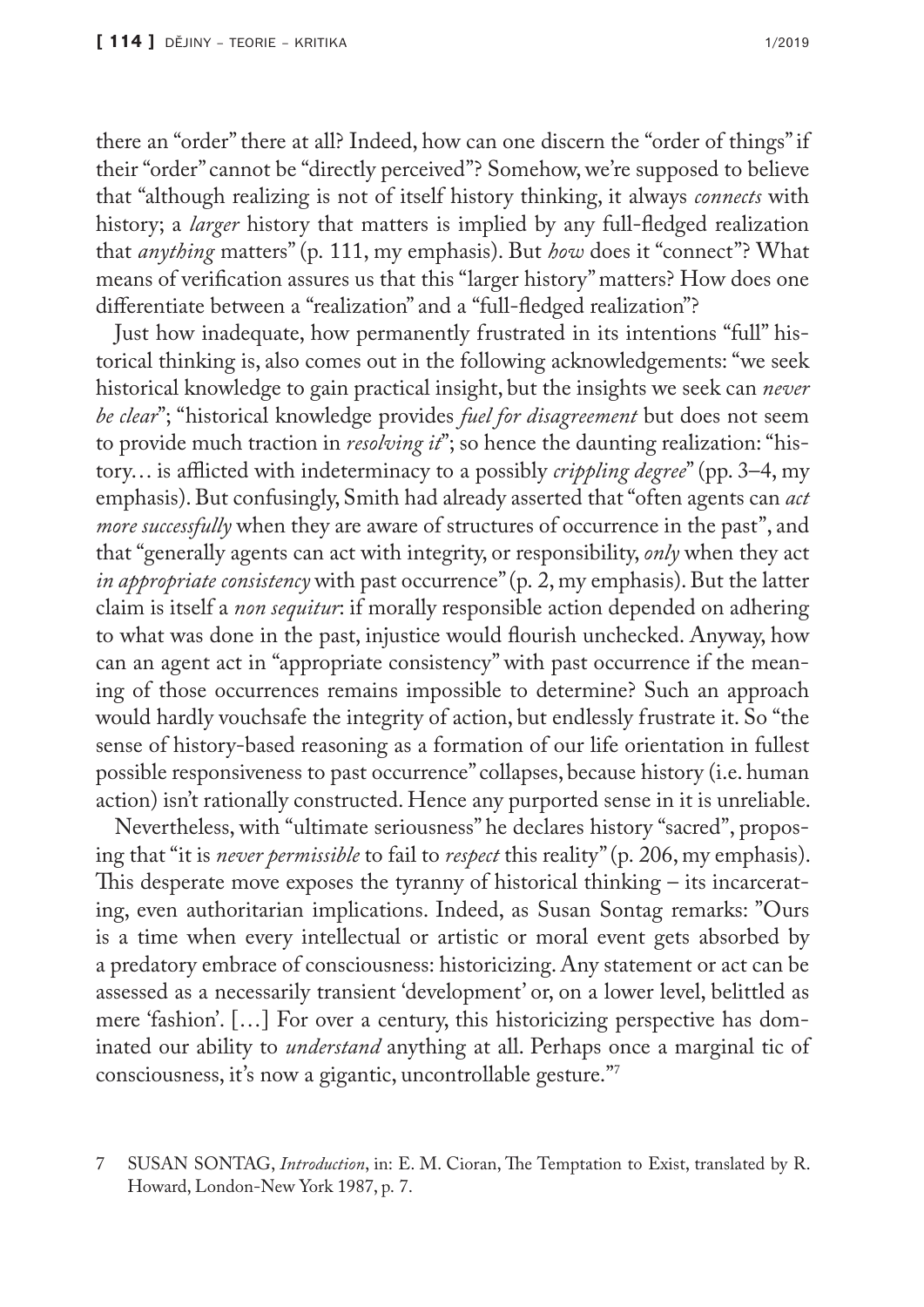Elucidating the mindset this perspective induces, Davies notes that subsequently, "the world becomes totally historicized once it cannot be told apart from the historical images that comprehend it". This consequently produces the defining conviction of the historicized world: "the idea that the only common sense is a sense of history, the only common place for everyone is history", as he puts it.8 Unlike Smith, moreover, he realizes that the world has travelled beyond the reach of historical comprehension, that the efficacy of historical knowledge has been irredeemably compromised by the consequences of human action. The protective carapace of human history has been irreparably shattered: "in the actual redundancy of structures of historical knowledge that used to sustain comprehension and in the compulsive, coercive historicizations that pre-empt any redemptive action, historicized consciousness confronts its own destitute circumstances."9 Its unfortunate predicament is that the "guidance" of "2000 years of history" simply hasn't worked, resulting in the "apprehension of cognitive inadequacy" previously assuaged by historical knowledge itself.<sup>10</sup>

Certainly, in declaring history sacred Smith seems oblivious to the world in which history actually happens, and in which historical knowledge informs to their unsuspecting detriment what people actually do, maintaining patterns of behaviour unsuited to the existential novelties a constantly self-historicizing world throws up. No longer in the realm of logical consistency or empirically verifiable knowledge, therefore, he embarks in his final peroration upon a mystical ascent to the Archimedean point, from which the dogma of "history as reality", of "drawing our existence and our practical trajectories from it unavoidably yet ambiguously" is preached without restraint (p. 208). But for the subject left stranded in history, occupying "infinitely complex webs of coexistence" which "do not have clear, uncontrollable consequences", the proliferation of histories alternatively confuse, pre-empt, and foreclose, ironically, on the meaning of the very reality they are intended to reveal, even while absurdly arrogating to history the authority to tell you who you are (pp. 208–209). Yet the usual platitudes about history's meaningfulness, even in the face of its "crippling" indeterminacy, fail to mask the intractable issue of how to intelligibly measure its meaning – and hence (if one is part of it, if history has really made us who we are) one's

9 M. L. DAVIES, *How History Works*, p. 25.

<sup>8</sup> MARTIN L. DAVIES, *Imprisoned by History: Aspects of Historicized Life*, Abingdon-New York 2010, pp. 185–203.

<sup>10</sup> MARTIN L. DAVIES, *Cognitive inadequacy: history and the technocratic management of an artificial world*, Rethinking History: The Journal of Theory and Practice 20/2016, p. 338.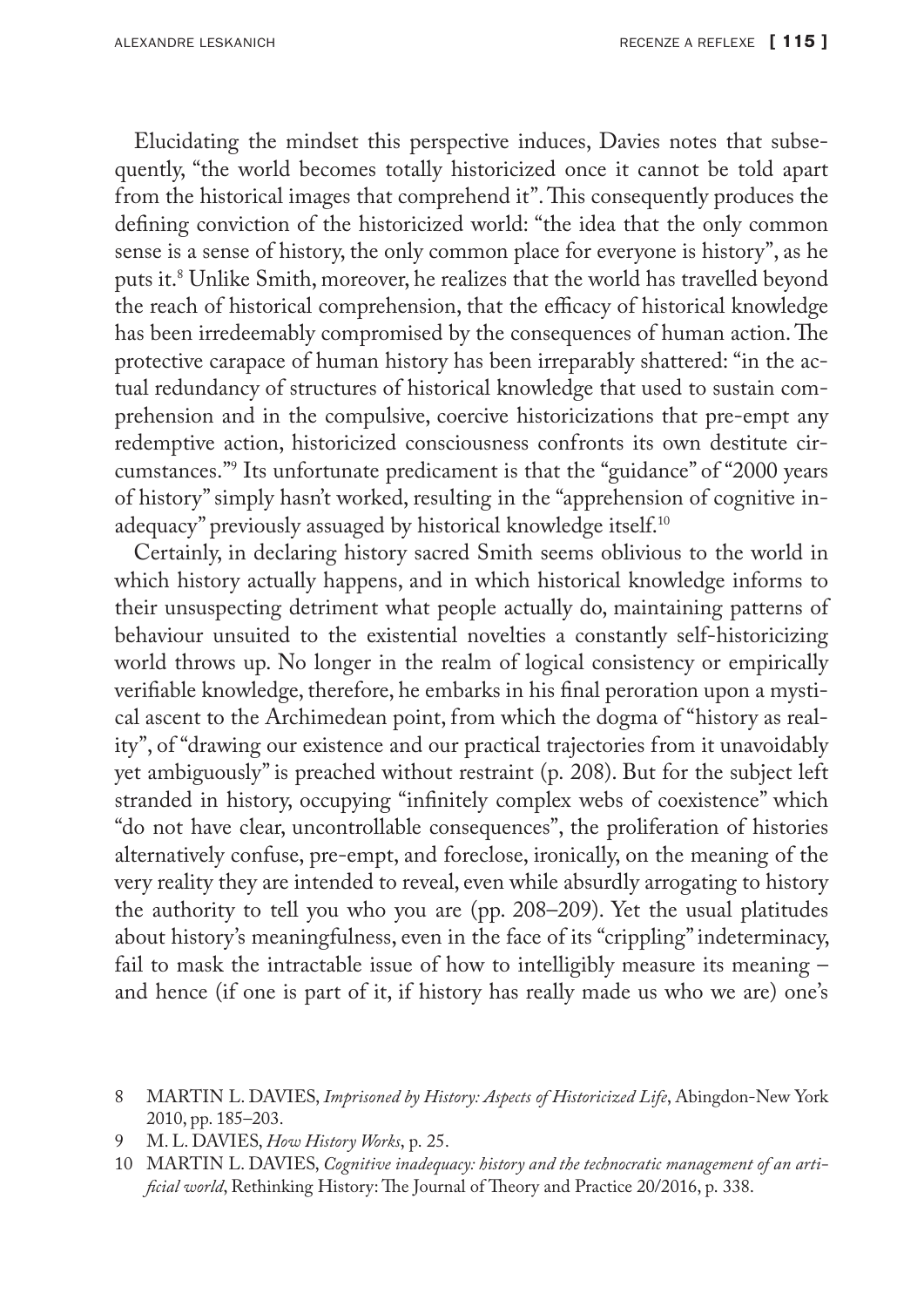own. After all, precisely how comprehensive historical thinking can ever be, exactly how consequential or meaningful human action ever is, nobody knows. Existentially, this final appeal to history is symptomatic of a dangerous schism in consciousness, where "history is terrifying and does not promise to turn out well", yet simultaneously, wishfully, "the sane answer to the terror is to affirm the sacredness of history (…) [where] everything that will have happened matters infinitely" (p. 206). This discrepancy speaks to the psychopathological element in historicized life.

Meant to expose the incoherence of Smith's rhetorical strategy, the above examples from the text display a reality that in its penchant for change seems, particularly in historical terms, always insufficiently understood because it is constantly superseding what it used to historically mean. Perpetually inadequate, essentially contradictory, interminably divisive, it must in today's climate of violence, hatred, and intolerance be the height of folly to consider history the antidote to the ills it itself perpetuates – not least in a situation where more historical knowledge is being produced on more topics, and from more perspectives, than ever before. This observation clashes with the belief, probably ineradicable, that contemporary demands for reassurance, for some discernible sense in human action, must be met by the production of even more of it. In this Smith is nothing if not consistent with the way in which history is considered central to any conception of human understanding. His advantage is that history is already the world's prevailing idea; a category it finds as inescapable as it does indispensable. After all, who doesn't turn to history to facilitate explanation, to connect one thing with another? Who doesn't believe that in history resides the sort of intimate knowledge about humanity that was once the preserve of divine authority? History is indeed "a fictive substitute for authority and tradition, a maker of concords between past, present, and future, a provider of significance to mere chronicity".<sup>11</sup>

In this regard, *Full History* is yet more evidence of the suasion of "history thinking" in an already historicized culture, where to historicize – to treat, render or represent as historical whatever exists – is apparently the last defence against the depredations of human action. In any discussions about the self-delusions of this culture, with its misplaced hope in history, Smith's book might figure as a prominent example, exhibiting as it does the "fullest" expression of an abiding yet unsubstantiated faith in history's meaningfulness. Still, its readers